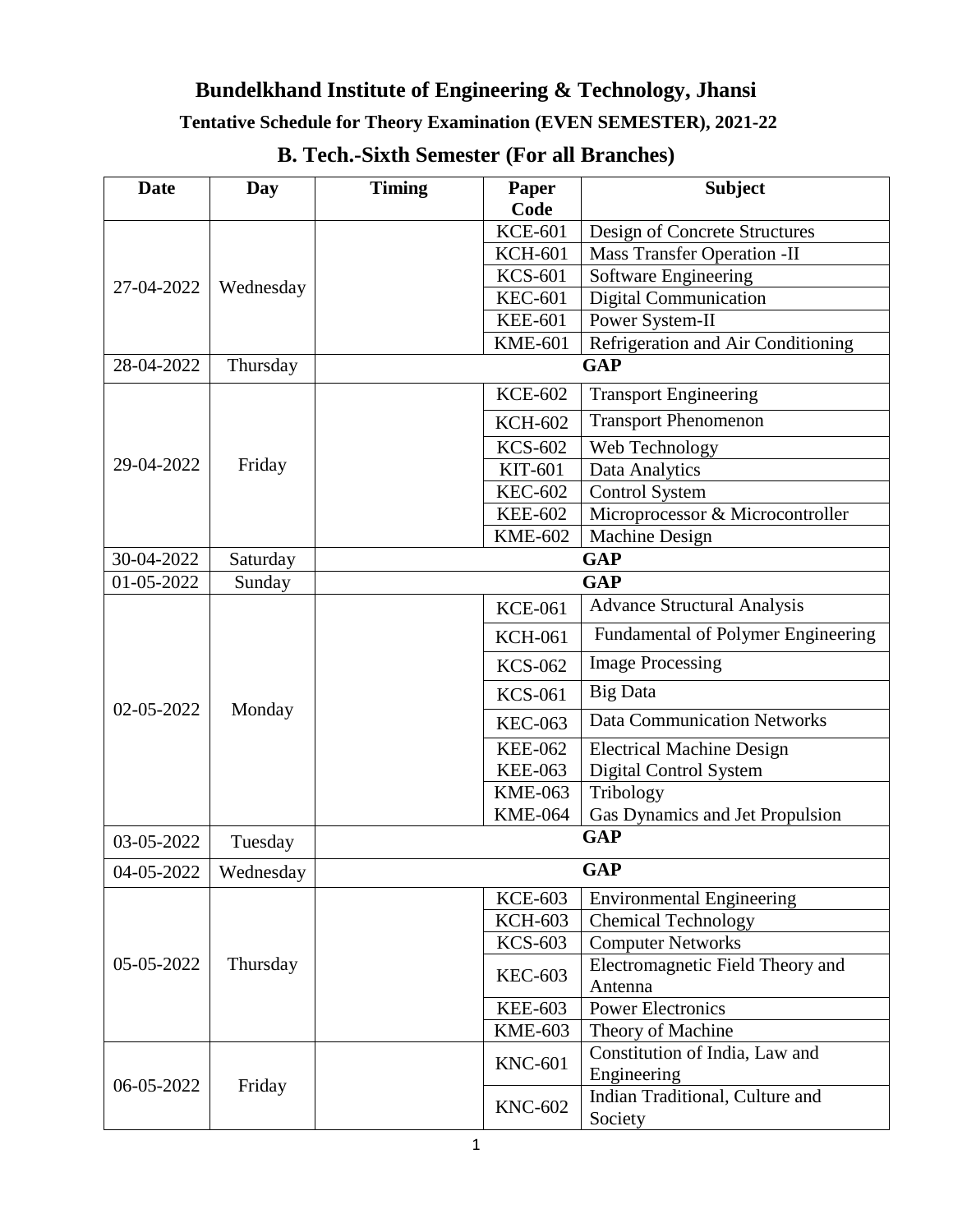| 07-05-2022 | Saturday |  | KOE-060        | <b>Idea to Business Model</b>   |
|------------|----------|--|----------------|---------------------------------|
|            |          |  | <b>KOE-064</b> | Object Oriented programming's   |
|            |          |  | <b>KOE-065</b> | <b>Computer Based Numerical</b> |
|            |          |  |                | Techniques                      |
|            |          |  | KOE-066        | <b>GIS</b> and Remote Sensing   |
|            |          |  | <b>KEE-068</b> | Software Project Management     |

Depuis

Controller of Examinations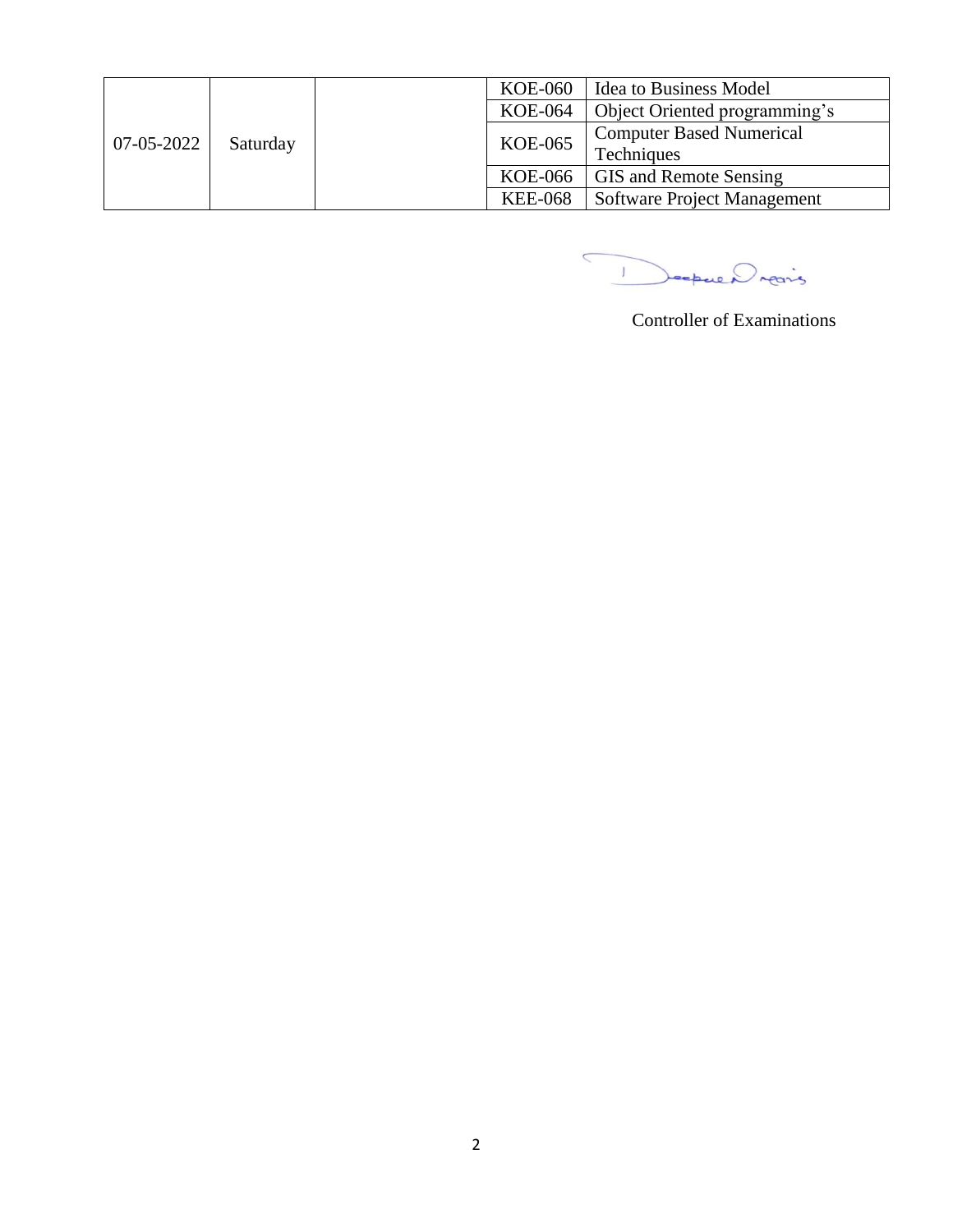#### **Tentative Schedule for Theory Examination (EVEN SEMESTER), 2021-22**

| <b>Date</b> | Day       | <b>Timing</b> | <b>Paper</b>   | <b>Subject</b>                            |  |
|-------------|-----------|---------------|----------------|-------------------------------------------|--|
|             |           |               | Code           |                                           |  |
| 28-04-2022  | Thursday  |               | <b>KHU-801</b> | Rural Development: Administration         |  |
|             |           |               |                | and Planning                              |  |
|             |           |               | <b>KHU-802</b> | Project<br>Management<br>and              |  |
|             |           |               |                | Entrepreneurship                          |  |
| 29-04-2022  | Friday    | <b>GAP</b>    |                |                                           |  |
|             |           |               | <b>KOE-081</b> | <b>Cloud Computing</b>                    |  |
|             |           |               | <b>KOE-083</b> | <b>Entrepreneurship Development</b>       |  |
| 30-04-2022  | Saturday  |               | <b>KOE-084</b> | <b>Introduction to Smart Grid</b>         |  |
|             |           |               | <b>KOE-085</b> | <b>Quality Management</b>                 |  |
|             |           |               | <b>KOE-086</b> | <b>Industrial Optimization Techniques</b> |  |
|             |           |               | <b>KOE-089</b> | Values<br>Madhyasth<br>Human<br>in        |  |
|             |           |               |                | Darshan                                   |  |
| 01-05-2022  | Sunday    | <b>GAP</b>    |                |                                           |  |
| 02-05-2022  | Monday    | <b>GAP</b>    |                |                                           |  |
| 03-05-2022  | Tuesday   | <b>GAP</b>    |                |                                           |  |
| 04-05-2022  | Wednesday |               | <b>KOE-091</b> | <b>Automation and Robotics</b>            |  |
|             |           |               | <b>KOE-093</b> | Data Warehousing and Data Mining          |  |
|             |           |               | <b>KOE-094</b> | Digital and Social Media Marketing        |  |
|             |           |               | <b>KOE-096</b> | Simulation<br>Modeling<br>of<br>and       |  |
|             |           |               |                | <b>Dynamic Systems</b>                    |  |

# **B. Tech.-Eighth Semester (For All Branches)**

 $\subset$ 1 Deepere Drains

Controller of Examinations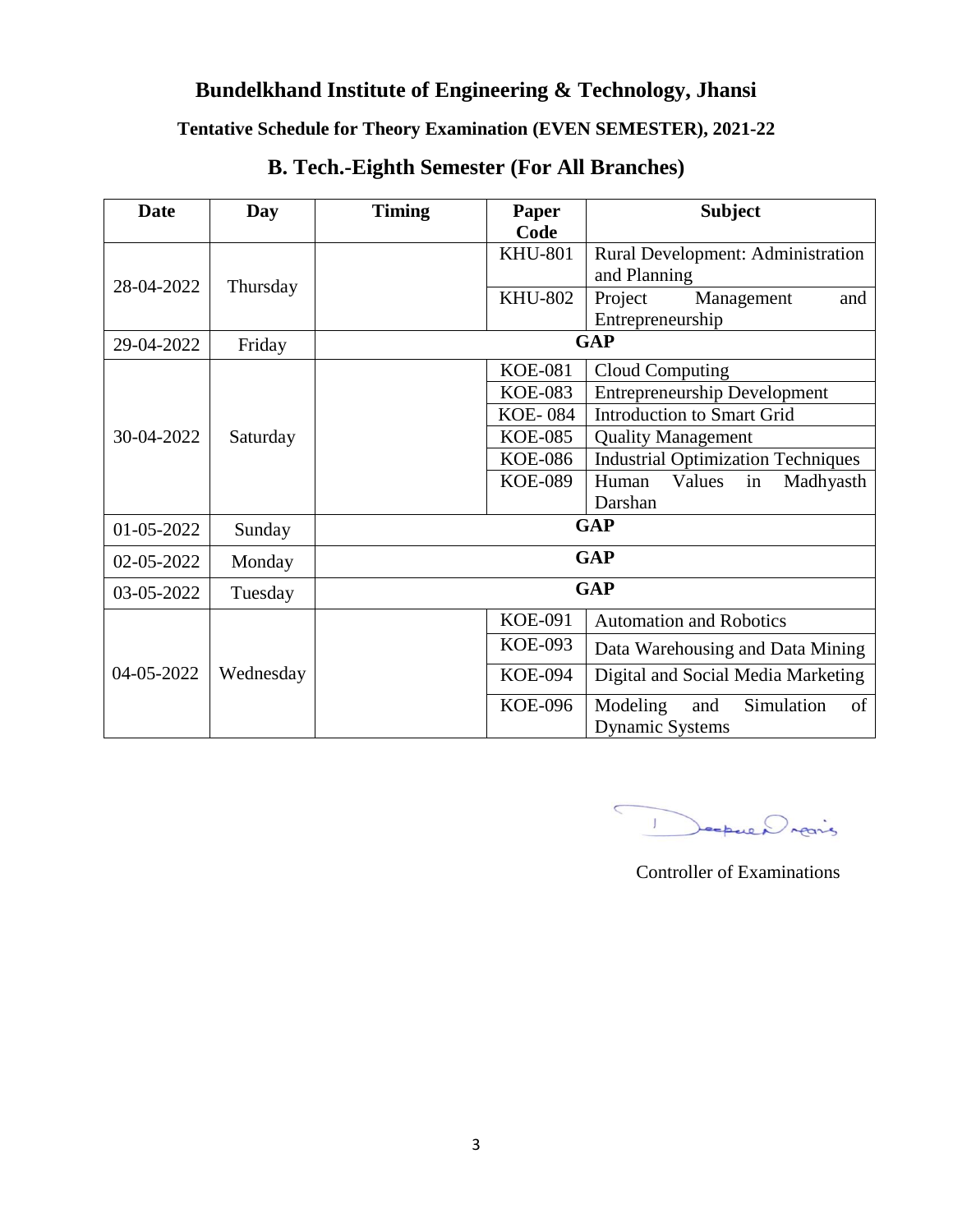**Tentative Schedule for Theory Examination (EVEN SEMESTER), 2021-22**

| <b>Date</b> | <b>Day</b> | <b>Timing</b> | Paper          | <b>Subject</b>                       |  |
|-------------|------------|---------------|----------------|--------------------------------------|--|
|             |            |               | Code           |                                      |  |
| 28-04-2022  | Thursday   |               | <b>EOE-081</b> | Non<br>Conventional<br>Energy        |  |
|             |            |               |                | Resources                            |  |
|             |            |               | <b>EOE-083</b> | <b>Product Development</b>           |  |
| 29-04-2022  | Friday     | <b>GAP</b>    |                |                                      |  |
|             | Saturday   |               | <b>EEC-801</b> | Wireless & Mobile Communication      |  |
|             |            |               | <b>EEE-801</b> | Utilization of Electrical Energy &   |  |
|             |            |               |                | Traction                             |  |
| 30-04-2022  |            |               | <b>ECS-801</b> | Artificial Intelligence              |  |
|             |            |               | <b>ECS-701</b> | Distributed Systems                  |  |
|             |            |               | <b>EME-801</b> | <b>Power Plant Engineering</b>       |  |
| 01-05-2022  | Sunday     | <b>GAP</b>    |                |                                      |  |
|             | Monday     |               | <b>EEC-802</b> | <b>Electronics Switching</b>         |  |
|             |            |               | <b>EEE-052</b> | <b>Advance Control System</b>        |  |
| 02-05-2022  |            |               | <b>ECS-081</b> | Real Time System                     |  |
|             |            |               | <b>EIT-082</b> | Multimedia Systems                   |  |
|             |            |               | <b>EME-055</b> | Six Sigma Methods and                |  |
|             |            |               |                | Applications                         |  |
| 03-05-2022  | Tuesday    | <b>GAP</b>    |                |                                      |  |
| 04-05-2022  | Wednesday  |               | <b>EEC-032</b> | Digital<br>Design<br>System<br>using |  |
|             |            |               |                | <b>VHDL</b>                          |  |
|             |            |               | <b>EEE-063</b> | <b>Power Converters Applications</b> |  |
|             |            |               | <b>ECS-087</b> | Mobile Computing                     |  |
|             |            |               | <b>EME-064</b> | Production<br>$\&$<br>Operation      |  |
|             |            |               |                | Management                           |  |

## **B. Tech.-Eighth Semester (Old Syllabus)**

 $\overline{C}$ Jeopue Drains  $\mathbf{T}$ 

Controller of Examinations